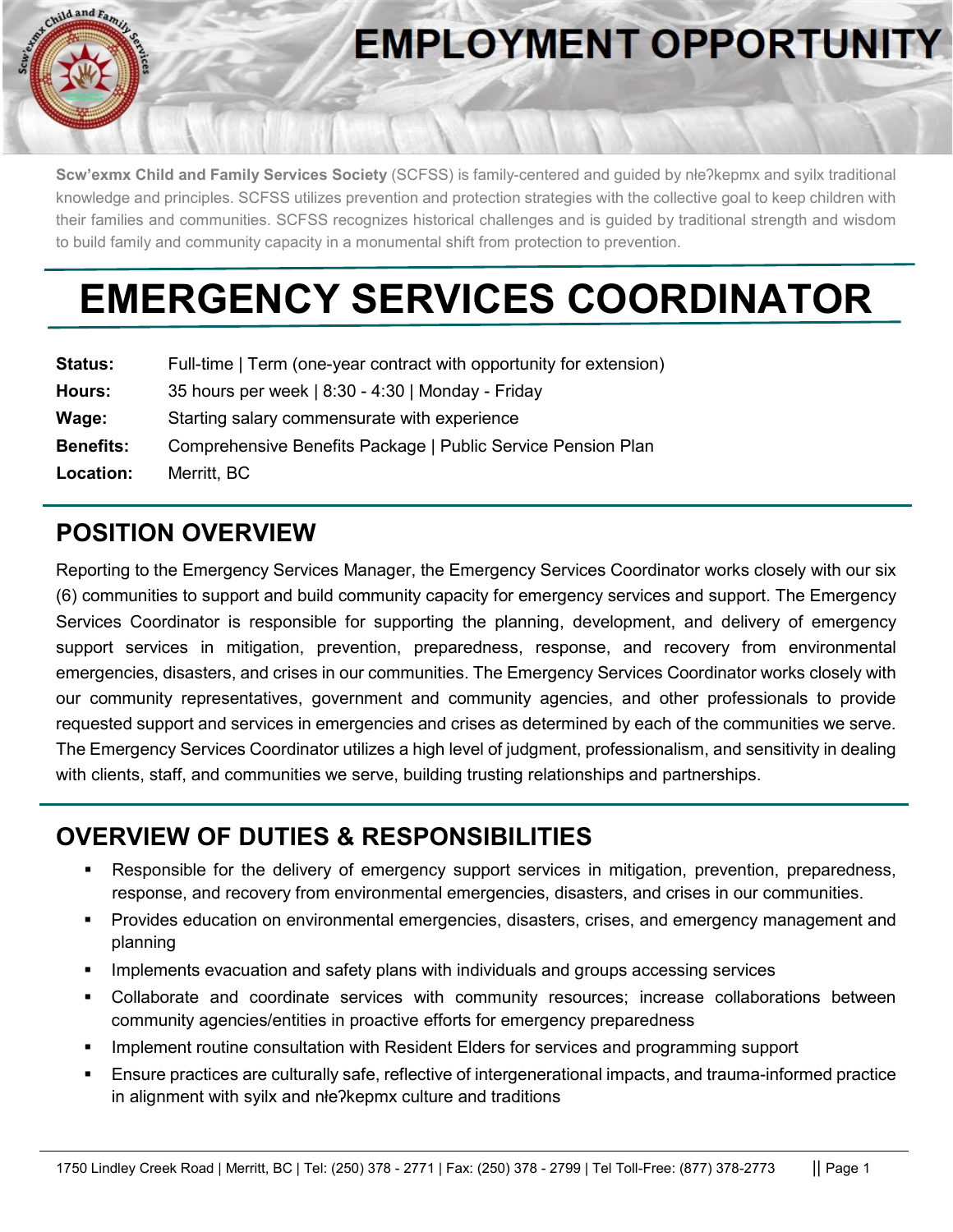## **EMERGENCY SERVICES COORDINATOR**



- Ensure regular reporting requirements are met to the Emergency Services Manager, funding bodies, and appropriate agencies to produce appropriate documentation
- Develop, monitor, and update an annual Personal Development Plan aligned with SCFSS's strategic priorities in the Strategic Plan
- Integrate the nłeʔkepmx Framework of Practice and the syilx Child and Family Plan in emergency support services

### **SUPERVISION RECEIVED**

- Regular consultation and review with the Emergency Services Manager
- Annual Performance Evaluation and work plan review with the Emergency Services Manager

#### **JOB REQUIREMENTS**

- **EXECLE CRIMINAL RECOLE CHECK PRIOT TO THE FIRM** Clear Criminal Record check prior to the first day of work
- Clear Ministry of Child and Family Development Prior Contact Check prior to the first day of work
- Valid Class 5 BC driver's license without restrictions

## **EDUCATION & EXPERIENCE**

- Education in Emergency Management, Community Services, Human Services, or relevant field of study. A combination of education, experience, and training will be considered. *SCFSS is committed to building community capacity by offering training opportunities to community members who are hired in this position.*
- Minimum two years of experience in the emergency management and/or fire services support sector
- Experience working with Indigenous children, young people, families, and communities
- Demonstrated knowledge of nłeʔkepmx and syilx cultural practices and protocols

## **CORE COMPETENCIES**

- Ability to provide and deliver culturally appropriate support and services to children, young people, and adults in our six (6) communities who experience challenges due to disasters, death, or other crises
- Familiarity with community, regional, and provincial emergency support services
- Ability to mentor and coach individuals and groups in emergency services
- Applied skills in planning, developing, coordinating, and facilitating programs, workshops, events, critical incident debriefs, and prevention strategies
- Comprehensive understanding of local Indigenous cultural and traditional approaches to be used in emergency management coordination with Western standards
- Possess the ability to work in crises and de-escalate situations effectively
- Ability to maintain confidentiality, diplomacy, and objectivity when communicating and interacting with children, families, colleagues, leaders, and communities